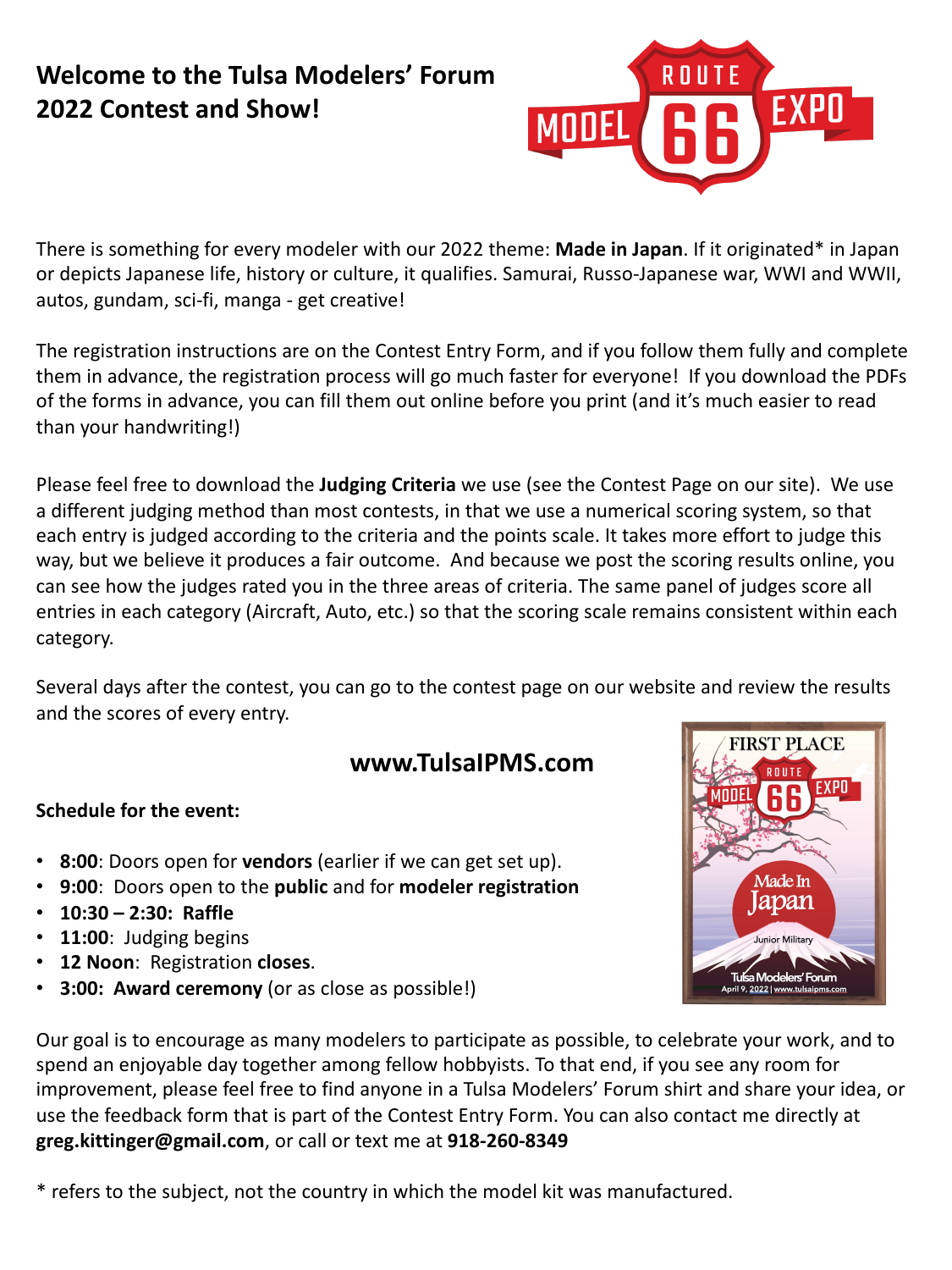# **TEGORIES**

| <b>JUNIOR</b>                                  |                                       |                                |                | <b>MILITARY VEHICLE (see notes below)</b>                                                                  |                 |  |  |
|------------------------------------------------|---------------------------------------|--------------------------------|----------------|------------------------------------------------------------------------------------------------------------|-----------------|--|--|
| 1000                                           | Junior Military                       |                                | 3600           | Closed Top Tracked Armor: Pre-1946 Axis                                                                    | $1/35$ & larger |  |  |
| 1100                                           | Junior Non-Military                   |                                | 3700           | Closed Top Tracked Armor: Pre-1946 Axis                                                                    | 1/48 & smaller  |  |  |
|                                                |                                       |                                | 3800           | Closed Top Tracked Armor: Pre-1946 Allies                                                                  | $1/35$ & larger |  |  |
| <b>AIRCRAFT</b>                                |                                       |                                | 3900           | Closed Top Tracked Armor: Pre-1946 Allies                                                                  | 1/48 & smaller  |  |  |
| 1200                                           | Pre-1927 Aircraft                     | All Scales                     | 4000           | Closed Top Tracked Armor: 1946-Present                                                                     | $1/35$ & larger |  |  |
| 1300                                           | 1927-45 & Prop to 1954: Sing. Engine  | 1/48                           | 4100           | Closed Top Tracked Armor: 1946-Present                                                                     | 1/48 & smaller  |  |  |
| 1400                                           | 1927-45 & Prop to 1954: Sing. Engine  | 1/72 & smaller                 | 4200           | Open Top/Open hatch, including half-tracks                                                                 | $1/35$ & larger |  |  |
| 1500                                           | 1927-45 & Prop to 1954: Multi. Engine | 1/48                           | 4300           | Open Top/Open hatch, including half-tracks                                                                 | 1/48 & smaller  |  |  |
| 1600                                           | 1927-45 & Prop to 1954: Mult. Engine  | 1/72 & smaller                 | 4400           | Wheeled Vehicles and Armored Cars                                                                          | $1/35$ & larger |  |  |
| 1700                                           | Post-1945: 1 & 2 engines              | 1/48                           | 4500           | Wheeled Vehicles and Armored Cars                                                                          | 1/48 & smaller  |  |  |
| 1800                                           | Post-1945: 1 & 2 engines              | 1/72 & smaller                 | 4600           | Ordnance, deployed or in travel with or w/o prime move 1/35 & larger                                       |                 |  |  |
| 1900                                           | Post-1945: $3+$ engines               | All Scales                     | 4700           | Ordnance, deployed or in travel with or w/o prime move 1/48 & smaller                                      |                 |  |  |
| 2000                                           | Large Scale Aircraft: Post-1927       | $1/35$ & larger                |                |                                                                                                            |                 |  |  |
| 2100                                           | Tilt/Rotary Wing                      | All Scales                     | <b>SHIPS</b>   |                                                                                                            |                 |  |  |
|                                                |                                       |                                | 4800           | Sailing & Non powered                                                                                      | 1/350 & larger  |  |  |
| <b>AUTOMOTIVE</b>                              |                                       |                                | 4900           | Sailing & Non powered                                                                                      | 1/351 & smalle  |  |  |
| 2200                                           | <b>Box Stock</b>                      |                                | 5000           | Powered                                                                                                    | 1/350 & larger  |  |  |
| 2300                                           | <b>Factory Stock</b>                  |                                | 5100           | Powered                                                                                                    | 1/351 & smalle  |  |  |
| 2400                                           | Slammers & Curbsides                  |                                | 5200           | Submarine                                                                                                  | All Scales      |  |  |
| 2500                                           | Street Rod                            | Pre-1949                       | 5300           | Wood Ships                                                                                                 | All Scales      |  |  |
| 2600                                           | <b>Street Machine</b>                 | 1949 & newer                   |                |                                                                                                            |                 |  |  |
| 2700                                           | Pickups/Vans/SUVs                     |                                | <b>FIGURES</b> |                                                                                                            |                 |  |  |
| 2800                                           | Light Commercial (marked)             | 1-ton or less                  | 5400           | <b>Military Figures</b>                                                                                    |                 |  |  |
| 2900                                           | Heavy Commercial                      | Over 1-ton                     | 5500           | Non-Military Figures                                                                                       |                 |  |  |
| 3000                                           | Custom                                |                                | 5600           | Fantasy-Supernatural                                                                                       |                 |  |  |
| 3100                                           | Foreign/Exotic/Tuners                 |                                | 5700           | All Flats                                                                                                  |                 |  |  |
| 3200                                           | Competition: Open Wheel               |                                |                |                                                                                                            |                 |  |  |
| 3300                                           | Competition: Closed Wheel             |                                |                | SPACE & SCI-EI                                                                                             |                 |  |  |
| 3400                                           | Large Scale Auto                      | $1/18$ or Larger               | 5800           | Robots, Gundams, Fighting Suits                                                                            |                 |  |  |
| 3500                                           | Motorcycles                           |                                | 5900           | Space Vehicles (Real)                                                                                      |                 |  |  |
|                                                |                                       |                                | 6000           | Space Vehicles (Fantasy)                                                                                   |                 |  |  |
| <b>DIORAMA</b>                                 |                                       |                                | 6100           | Misc Space / Sci-Fi / Fantasy                                                                              |                 |  |  |
| 6200                                           | Military Diorama                      |                                |                |                                                                                                            |                 |  |  |
| 6300                                           | Non-Military Diorama                  |                                |                | <b>MISCELLANEOUS</b>                                                                                       |                 |  |  |
|                                                |                                       |                                | 6400           | Military Misc.                                                                                             |                 |  |  |
|                                                | <b>MASTER AWARDS</b>                  |                                | 6500           | Non-Military Misc.                                                                                         |                 |  |  |
| Best Aircraft                                  |                                       |                                | 6600           | Humor                                                                                                      |                 |  |  |
| Best Military Vehicle                          |                                       |                                | 6700           | Non-Traditional Materials (paper, photo-etch, etc.)                                                        |                 |  |  |
| Best Figure                                    |                                       |                                |                |                                                                                                            |                 |  |  |
| Best Ship                                      |                                       |                                |                |                                                                                                            |                 |  |  |
|                                                | Best Space & Sci-Fi                   |                                |                |                                                                                                            |                 |  |  |
|                                                | Best Diorama & Miscellaneous          |                                |                |                                                                                                            |                 |  |  |
| Best WWII                                      |                                       | <b>MASTER AWARDS (CONT)</b>    |                |                                                                                                            |                 |  |  |
| Best Auto                                      |                                       | Theme Award: Made In Japan     |                |                                                                                                            |                 |  |  |
|                                                | Best Foreign Auto                     | Mystery Award<br>Judges Choice |                |                                                                                                            |                 |  |  |
| Best Auto Paint & Finish<br>Best Auto Interior |                                       | Modelers Choice                |                | <b>Military Vehicle Notes:</b><br>*Any vehicle with an open hatch and without a figure in the hatch will b |                 |  |  |

Best Auto Interior Modelers Choice \*Any vehicle with an open hatch and without a figure in the hatch will be<br>Best Auto Engine & Compartment Junior Best of Show considered as an "open-top/open-hatch" vehicle considered as an "open-top/open-hatch" vehicle Best General Motors Auto Veteran Best of Show \*\*Self-propelled artillery pieces should be entered in Categories 3000-3700, Best Of Show depending on time period and whether they are open- or closed-top best of Show depending on time period and whether they are open- or closed-top

Categories can be split at the discretion of the Judging Committee according to our split criteria.

1/350 & larger **1/351 & smaller** 

 $1/351$  & smaller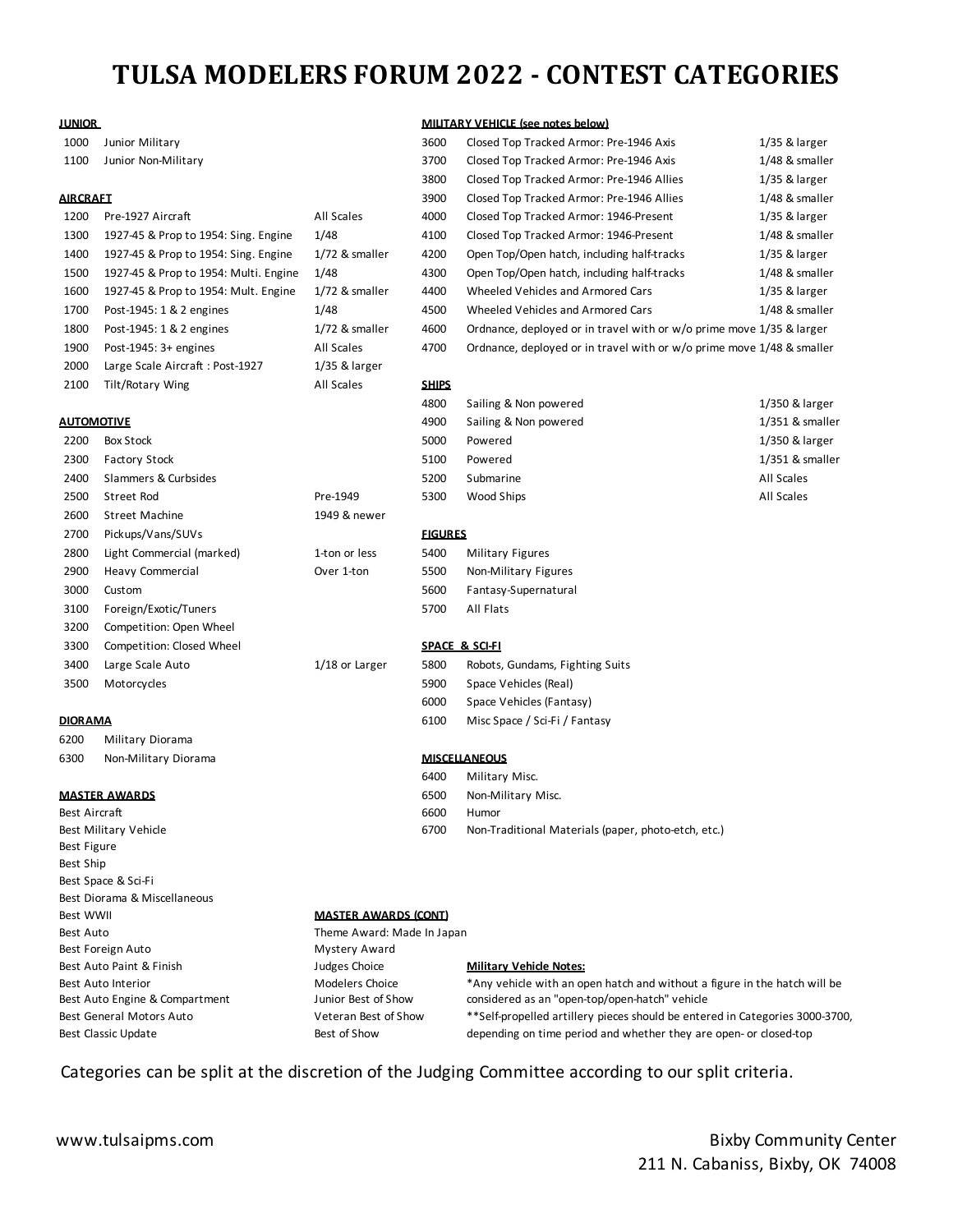#### **Automobile Categories Details**

**Box Stock:** The model must be built from parts supplied in the kit and each part must be used in the way the kit manufacturer intended. Design flaws may not be corrected. Removal of parting lines or injection points, filling of sink holes, rechroming of flawed chrome, use of replacement parts from an identical kits and paint, foil, flocking or decals from any source will be allowed. Instructions must accompany the model.

**Factory Stock:** Any vehicle built as it came from the factory.

**Slammers & Curbsides:** Slammers - Windows must be opaque, visible blowers, carbs or injectors will be allowed, no other engine parts may be visible. No open doors, hoods or trunk lids. Curbsides – same as Slammers, but can have clear windows and visible interior. Chassis will not be judged on either.

**Street Rod:** Pre-1949 street-legal vehicles that have been primarily mechanically modified for increased performance.

**Street Machine:** Same as Street Rod, except 1949 and newer.

**Pickups/Vans/SUVs:** Just what it says, unless it qualifies as a Tuner.

**Light Commercial:** Cars, pickups, SUV's, vans, sedan and panel deliveries and vehicles based on them that are used for business purposes with 1-ton or less capacity. Shall have appropriate markings and ready for work. Includes small emergency vehicles (i.e. police car).

**Heavy Commercial:** Service vehicles such as tractor-trailers, large straight trucks, busses, construction, fire & rescue & others with over 1-ton capacity. Shall have appropriate markings. Includes large emergency vehicles (i.e. fire truck or police armored car).

**Custom:** Any car, SUV, pickup, sedan or panel delivery etc., that has major body modifications so that it is no longer stock in appearance. Vehicle does not have to be street legal. Factory concept or experimental cars will be included in this class.

**Foreign/Exotic/Tuners:** Any import, exotic or factory/dealer hot rod (factory) OR any import or domestic compact car or truck equipped with engine mods, wheels, interior components, suspension and ground effects not originally installed at the factory.

**Open Wheel Competition:** Any closed-course competition vehicle with exposed wheels (no fenders) designed and built to compete on a paved or dirt track or off-road. (Indy, CART, Formula 1, sprint cars, etc.).

**Closed Wheel Competition:** Any closed-course competition vehicle with covered wheels (inside fenders) designed and built to compete on a paved or dirt track or off-road (NASCAR, IMSA, Can Am, Trans Am, etc.).

**Large Scale Auto:** All auto entries 1/18 or larger.

**Motorcycles:** Civilian/racing only.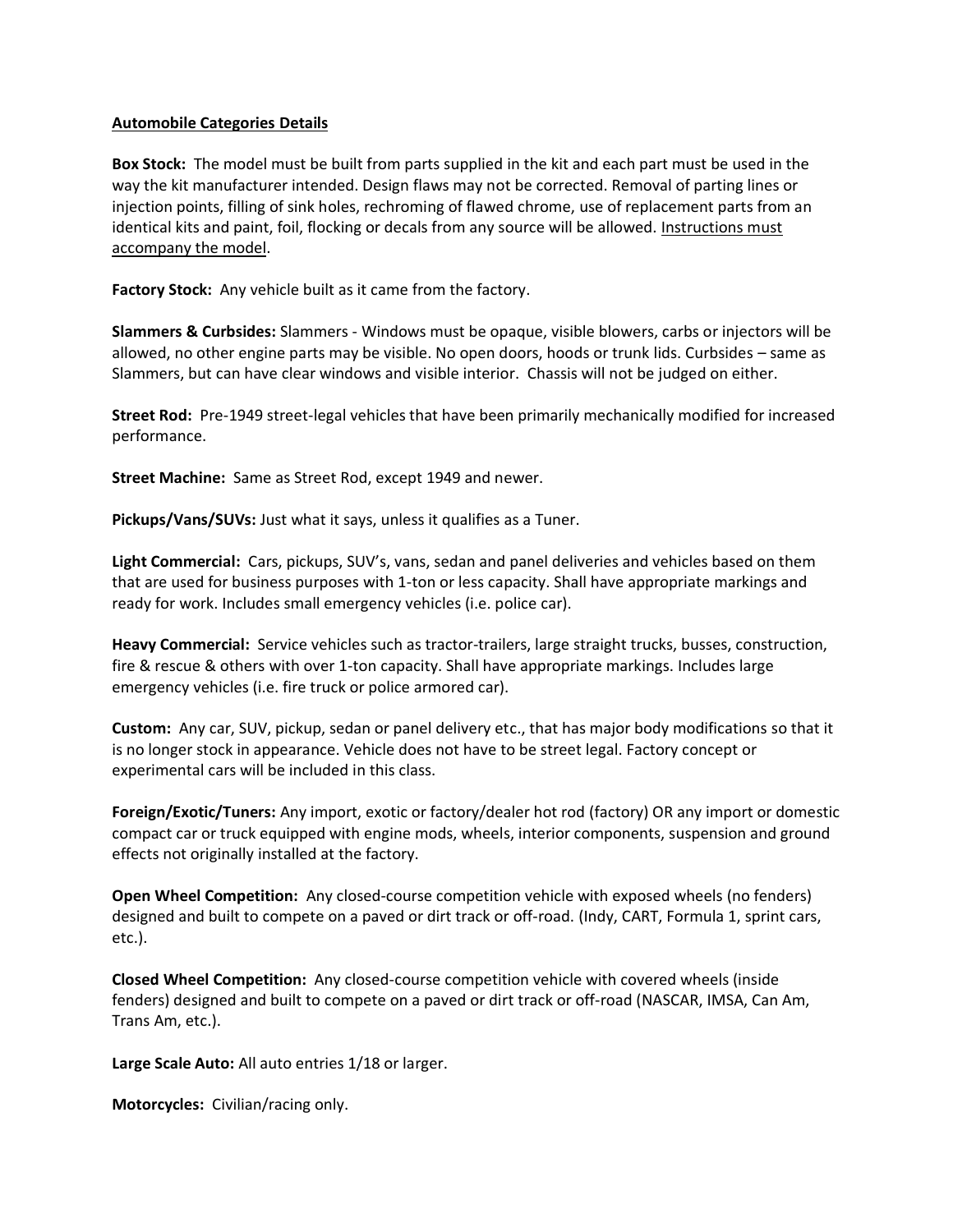#### **Classic Update Award**

This is the "silk purse from a sows ear" award! Kit must be an older kit – manufactured from molds prior to about 1980. If you're not sure of the date of the molds, use **www.scalemates.com** to research. Keep in mind that many brands re-box older kits using the original molds, so more kits than you might imagine could qualify.

The judging for this is subjective. It's not just about how much scratch building, PE or aftermarket parts, or super-detailing you do. It's also about what you started with, and what the finished product looks like – how attractive and creative it is.

Many modern cottage industry or short-run kits are less quality than major brand kits, but that isn't quite what we are looking for. Think old Airfix, Frog, Monogram/Revell, Aurora, etc. Even older Hasegawa and Fujimi kits could qualify if the molds are old enough.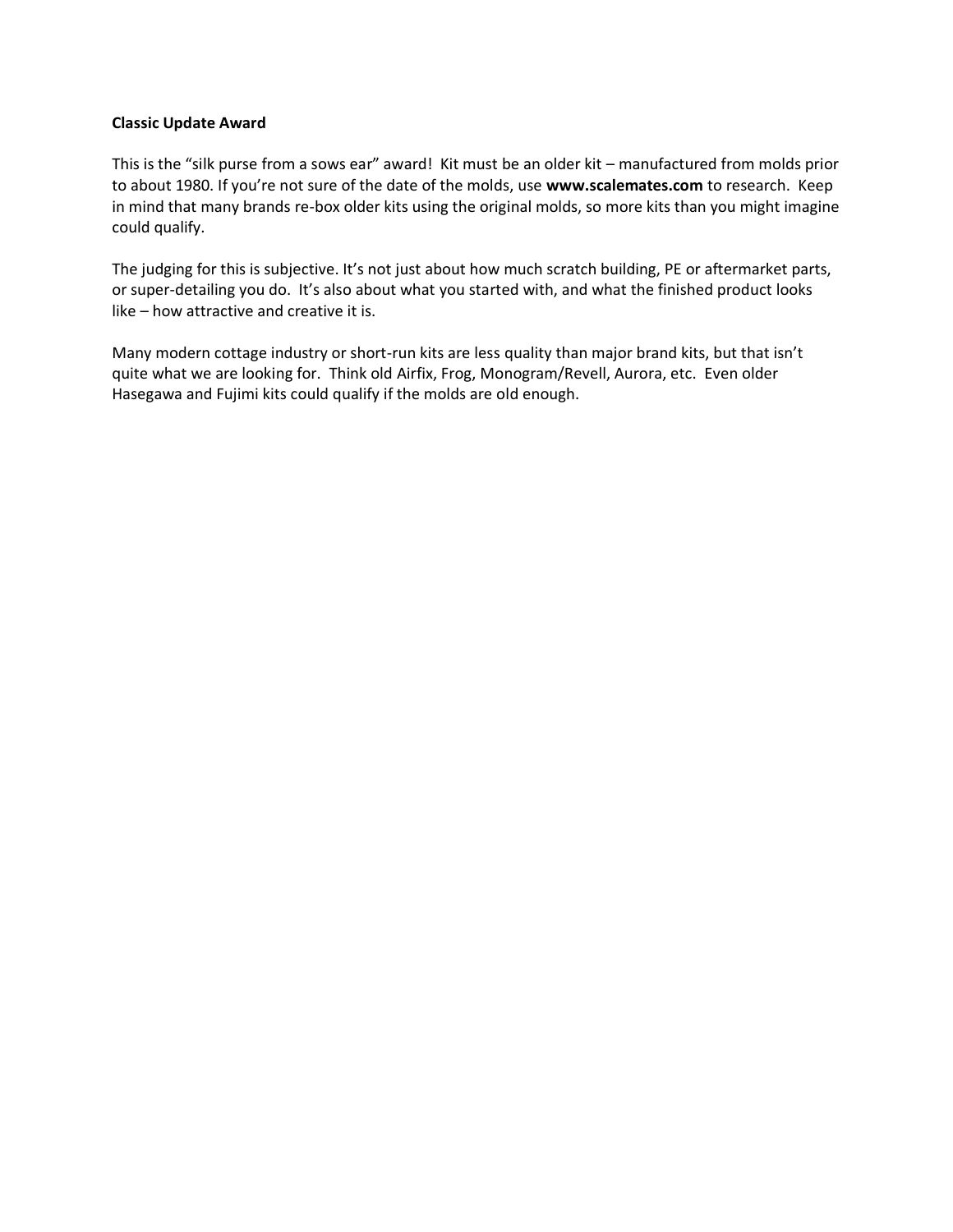# Contest Entry Form

### *To make registration smooth and fast, please read carefully and complete your model entry forms and registration process properly.*

- 1. Complete the **Contest Entry Sheet** (this page) including check box for junior if applicable.
- 2. Complete a **Model Entry Form** (both Display Section & Judging Form) for each model
- 3. Check applicable boxes on the **Entry Form** for **Junior**, **Theme, WWII** or **Veteran** entries
- 4. Bring the completed forms to **Cashier** to pay for registration and receive PAID stamp.
- 5. Bring the STAMPED forms to the **Registration** table.
- 6. Take both sections of the **Model Entry Form** and your model, and place on the table in the appropriate section – category numbers and descriptions are on the table tents.
- 7. Place the model entry forms **BESIDE** the model**, NOT UNDER IT.**

| Name:                                                                                                                                            | Cell: |                                                  |  |  |  |
|--------------------------------------------------------------------------------------------------------------------------------------------------|-------|--------------------------------------------------|--|--|--|
| Address:                                                                                                                                         |       |                                                  |  |  |  |
| City: <b>City:</b> Production of the City:                                                                                                       |       | State: <u>Unit and Zip:</u> The UPMS#:           |  |  |  |
| $\ $ Junior – under 18                                                                                                                           |       |                                                  |  |  |  |
| <b>Please add me to your mailing list</b> . You can unsubscribe at any time. If you are already on the list, only add if your email has changed. |       |                                                  |  |  |  |
| $\Box$ One entry $\Box$ Two entries $\Box$ Unlimited entries Paid                                                                                |       |                                                  |  |  |  |
| Email:                                                                                                                                           |       |                                                  |  |  |  |
|                                                                                                                                                  |       | <b>___________</b> , will be cut at registration |  |  |  |
| Please use this feedback form to let us know how we can make the Route 66 Model<br>Expo better next year.                                        |       |                                                  |  |  |  |

What I liked best about the event:

What you could do to improve the event:

| <b>Contract Contract</b> |  |  |  | will be cut at registration |
|--------------------------|--|--|--|-----------------------------|
|--------------------------|--|--|--|-----------------------------|



| Modeler's     |
|---------------|
| Choice        |
| <b>Ballot</b> |

| Entry $\#$ : |  |
|--------------|--|
|--------------|--|

Subject: